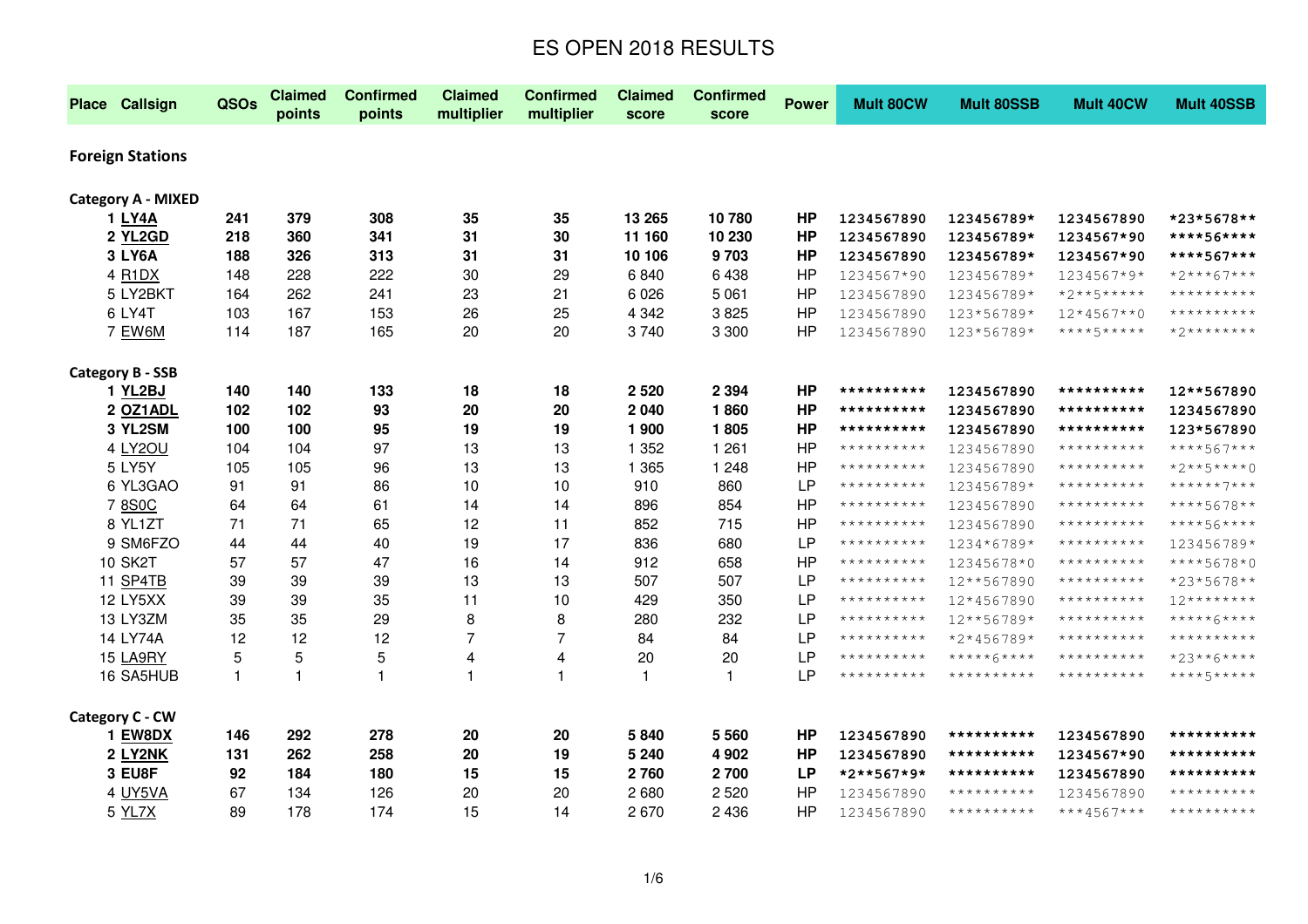| Place Callsign  | QSOs           | <b>Claimed</b><br>points | <b>Confirmed</b><br>points | <b>Claimed</b><br>multiplier | <b>Confirmed</b><br>multiplier | <b>Claimed</b><br>score | <b>Confirmed</b><br>score | <b>Power</b> | <b>Mult 80CW</b> | <b>Mult 80SSB</b> | <b>Mult 40CW</b> | <b>Mult 40SSB</b> |
|-----------------|----------------|--------------------------|----------------------------|------------------------------|--------------------------------|-------------------------|---------------------------|--------------|------------------|-------------------|------------------|-------------------|
| 6 RT1L          | 71             | 142                      | 138                        | 11                           | 11                             | 1562                    | 1518                      | <b>LP</b>    | 1234567890       | **********        | ****5*****       | **********        |
| 7 DK7ZT         | 39             | 78                       | 66                         | 19                           | 19                             | 1 4 8 2                 | 1 2 5 4                   | HP           | 1234567890       | **********        | 1234567*90       | **********        |
| 8 LZ3FM         | 57             | 114                      | 102                        | 12                           | 12                             | 1 3 6 8                 | 1 2 2 4                   | <b>LP</b>    | ****5*7***       | **********        | 1234567890       | **********        |
| 9 OH6BA         | 56             | 112                      | 106                        | 11                           | 11                             | 1 2 3 2                 | 1 1 6 6                   | HP           | 1234567890       | **********        | ****5*****       | **********        |
| <b>10 LY2F</b>  | 41             | 82                       | 78                         | 12                           | 12                             | 984                     | 936                       | <b>LP</b>    | 1234567890       | **********        | $1***5*****$     | **********        |
| <b>11 RN3S</b>  | 42             | 84                       | 80                         | 11                           | 11                             | 924                     | 880                       | <b>LP</b>    | ****5*****       | **********        | 1234567890       | **********        |
| 12 DL1RNN       | 25             | 50                       | 48                         | 17                           | 17                             | 850                     | 816                       | HP           | 1*24567*90       | **********        | 1234567*90       | **********        |
| 13 E79D         | 41             | 82                       | 74                         | 10                           | 10                             | 820                     | 740                       | <b>LP</b>    | **********       | **********        | 1234567890       | **********        |
| <b>14 YL2QN</b> | 27             | 54                       | 54                         | 12                           | 12                             | 648                     | 648                       | <b>LP</b>    | 1234567890       | **********        | $***+5*7***$     | **********        |
| 15 DL3DRN       | 28             | 56                       | 54                         | 13                           | 12                             | 728                     | 648                       | <b>LP</b>    | $***3*5*****$    | **********        | 1234567890       | **********        |
| 16 OH5ZA        | 31             | 62                       | 58                         | 10                           | 10                             | 620                     | 580                       | <b>LP</b>    | 1234567890       | **********        | **********       | **********        |
| 17 RV3MR        | 23             | 46                       | 44                         | 12                           | 12                             | 552                     | 528                       | <b>LP</b>    | $*2***5*7***$    | **********        | 1234567*90       | **********        |
| 18 YL2AQ        | 38             | 76                       | 56                         | 8                            | 8                              | 608                     | 448                       | <b>LP</b>    | 123456**90       | **********        | **********       | **********        |
| 19 LY3CY        | 18             | 36                       | 36                         | 10                           | 10                             | 360                     | 360                       | <b>HP</b>    | 1234567890       | **********        | **********       | **********        |
| 20 PA9CW        | 25             | 50                       | 40                         | 10                           | 9                              | 500                     | 360                       | HP           | **********       | **********        | 12*4567890       | **********        |
| 21 R6CW         | 22             | 44                       | 42                         | 8                            | 8                              | 352                     | 336                       | <b>LP</b>    | **********       | $************$    | 12*45678*0       | **********        |
| 22 SD1A         | 14             | 28                       | 28                         | 9                            | 9                              | 252                     | 252                       | <b>LP</b>    | 12*4567890       | **********        | **********       | **********        |
| 23 UA6HFI       | 16             | 32                       | 28                         | 9                            | 9                              | 288                     | 252                       | <b>LP</b>    | **********       | **********        | 1234567*90       | **********        |
| 24 R1ZM         | 23             | 46                       | 38                         | 6                            | 6                              | 276                     | 228                       | LP           | **********       | **********        | $12*45*7*9*$     | **********        |
| 25 SQ9S         | 13             | 26                       | 26                         | $\overline{7}$               | $\overline{7}$                 | 182                     | 182                       | <b>LP</b>    | **********       | **********        | $1*34567*9*$     | **********        |
| 26 SF3A         | 14             | 28                       | 28                         | 6                            | 6                              | 168                     | 168                       | <b>LP</b>    | **********       | **********        | $***4567*90$     | **********        |
| 27 ON3ND        | 11             | 22                       | 22                         | $\overline{7}$               | 7                              | 154                     | 154                       | <b>LP</b>    | **********       | **********        | 1234567***       | **********        |
| 28 UA3DSN       | 12             | 24                       | 22                         | $\overline{7}$               | $\overline{7}$                 | 168                     | 154                       | HP           | **********       | **********        | $12*4567*9*$     | **********        |
| 29 D1M          | 11             | 22                       | 20                         | 5                            | 5                              | 110                     | 100                       | <b>LP</b>    | ****5*****       | **********        | $*2***567***$    | **********        |
| 30 SP2BLC       | 8              | 16                       | 14                         | $\overline{7}$               | $\overline{7}$                 | 112                     | 98                        | <b>LP</b>    | **3*******       | **********        | 12345*7***       | **********        |
| 31 IV3HAX       | 10             | 20                       | 16                         | 6                            | 6                              | 120                     | 96                        | LP           | **********       | **********        | 12**567*9*       | **********        |
| 32 DJ6TK        | 10             | 20                       | 16                         | $\overline{7}$               | 6                              | 140                     | 96                        | <b>LP</b>    | **********       | **********        | $12***567*9*$    | **********        |
| 33 Z35F         | 8              | 16                       | 14                         | 6                            | 5                              | 96                      | 70                        | HP           | **********       | **********        | 12**567***       | **********        |
| 34 UA4C         | 8              | 16                       | 14                         | 4                            | 4                              | 64                      | 56                        | <b>LP</b>    | **********       | **********        | $****567**0$     | **********        |
| 35 EU6AA        | 5              | 10                       | 8                          | 5                            | 4                              | 50                      | 32                        | <b>LP</b>    | *23***78**       | **********        | **********       | **********        |
| 36 SV1AJO       | 5              | 10                       | 8                          | 5                            | 4                              | 50                      | 32                        | LP           | **********       | **********        | $12***56****$    | **********        |
| 37 DK1AX        | $\overline{4}$ | 8                        | 8                          | 3                            | 3                              | 24                      | 24                        | <b>HP</b>    | **********       | **********        | $1****67***$     | **********        |
| 38 SP2SA        | $\overline{2}$ | 4                        | 4                          | $\overline{c}$               | $\overline{c}$                 | 8                       | 8                         | LP           | $*2***5***$      | **********        | **********       | **********        |
| Category D - LP |                |                          |                            |                              |                                |                         |                           |              |                  |                   |                  |                   |
| 1 SP4Z          | 186            | 316                      | 306                        | 35                           | 35                             | 11 060                  | 10710                     | <b>LP</b>    | 1234567890       | 12***6789*        | 1234567890       | 12345678*0        |
| 2 LY4L          | 184            | 307                      | 284                        | 33                           | 33                             | 10 131                  | 9 3 7 2                   | <b>LP</b>    | 1234567890       | 123456789*        | 1234567*90       | *2*4567***        |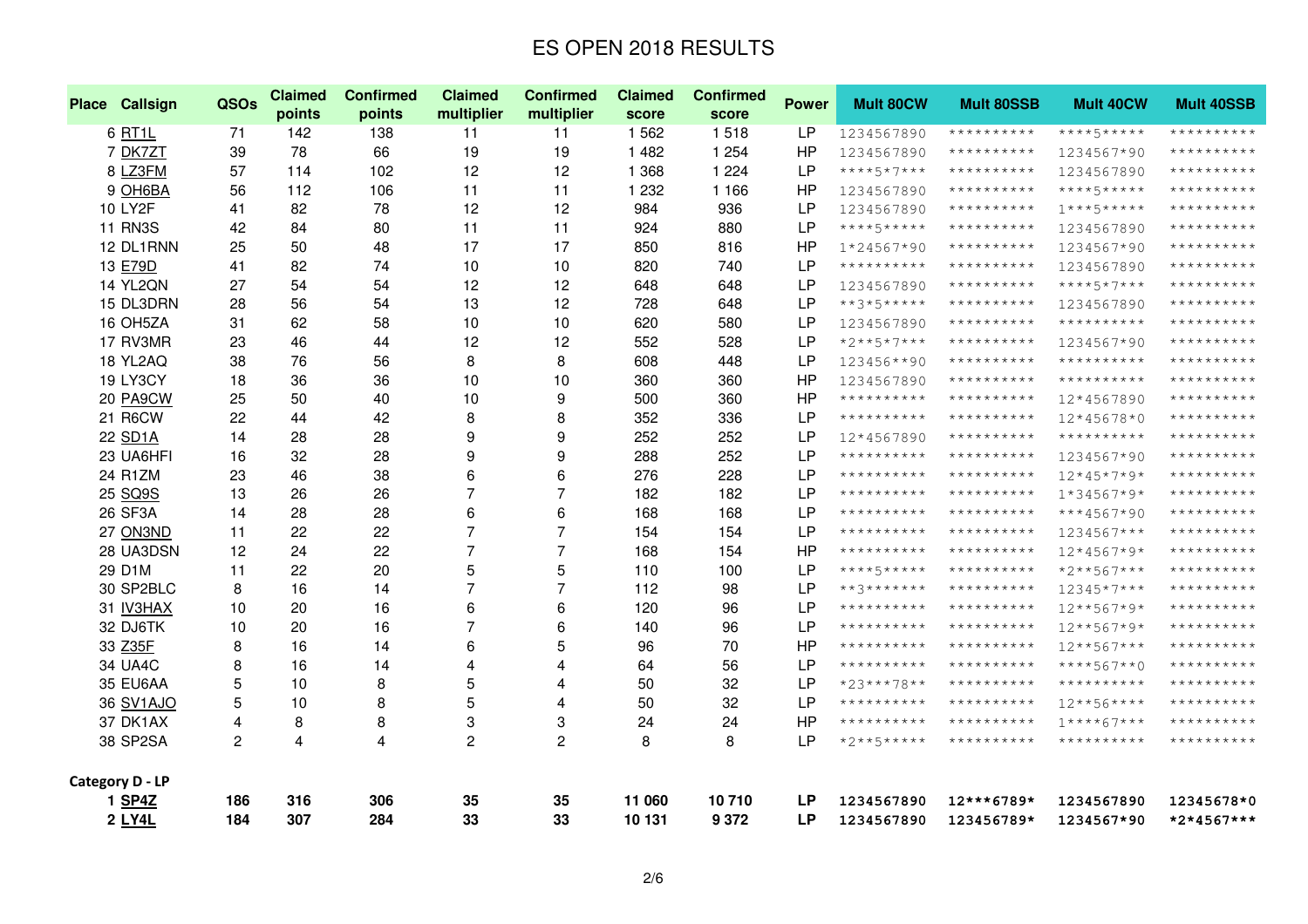|                    | <b>Place Callsign</b>              | QSOs | <b>Claimed</b>          | <b>Confirmed</b> | <b>Claimed</b><br>multiplier | <b>Confirmed</b> | <b>Claimed</b>  | <b>Confirmed</b> | <b>Power</b> | <b>Mult 80CW</b> | <b>Mult 80SSB</b> | <b>Mult 40CW</b> | <b>Mult 40SSB</b> |
|--------------------|------------------------------------|------|-------------------------|------------------|------------------------------|------------------|-----------------|------------------|--------------|------------------|-------------------|------------------|-------------------|
|                    | <b>3 RA3Y</b>                      | 178  | points<br>282           | points<br>267    | 32                           | multiplier<br>32 | score<br>9 0 24 | score<br>8 5 4 4 | <b>LP</b>    | 1234567890       | *****67***        | 1234567890       | 1234567890        |
|                    | 4 RT2F                             | 155  | 246                     | 234              | 33                           | 33               | 8 1 1 8         | 7722             | <b>LP</b>    | 1234567890       | 123456789*        | 1234567*90       | $12***567***$     |
|                    | 5 LY4ZZ                            | 159  | 253                     | 246              | 20                           | 20               | 5 0 6 0         | 4 9 2 0          | <b>LP</b>    | 1234567890       | 123456789*        | ****5*****       | **********        |
|                    | 6 YL3AD                            | 108  | 161                     | 154              | 23                           | 23               | 3703            | 3542             | <b>LP</b>    | 1234567890       | 123456789*        | $*2***5*7***$    | ******7***        |
|                    | 7 OK2BOB                           | 63   | 111                     | 99               | 16                           | 16               | 1776            | 1 5 8 4          | <b>LP</b>    | **********       | **********        | 1234567890       | *23*5678**        |
|                    | 8 RN4SC                            | 28   | 54                      | 48               | 12                           | 11               | 648             | 528              | <b>LP</b>    | **********       | **********        | 1234567890       | $***+5***$        |
|                    | 9 UA3AAJ                           | 26   | 51                      | 37               | 11                           | 9                | 561             | 333              | <b>LP</b>    | **********       | **********        | 12*456789*       | $***3********$    |
|                    | 10 DL1HUH                          | 14   | 24                      | 16               | 10                           | 8                | 240             | 128              | <b>LP</b>    | $**3*5****$      | **********        | $1*3*5***$       | $***3*56***$      |
|                    |                                    |      |                         |                  |                              |                  |                 |                  |              |                  |                   |                  |                   |
|                    | <b>Category E - QRP</b>            |      |                         |                  |                              |                  |                 |                  |              |                  |                   |                  |                   |
|                    | 1 RV3DBK                           | 10   | 20                      | 20               | 8                            | 8                | 160             | 160              | QRP          | **********       | **********        | 123*567*90       | **********        |
|                    | 2 UR5KBP                           | 8    | 12                      | 10               | $\overline{7}$               | 6                | 84              | 60               | QRP          | **********       | **********        | $1***56***$      | *2***6*8**        |
|                    | 3 DL7VMM/P                         | 5    | 10                      | 8                | 5                            | 4                | 50              | 32               | QRP          | **********       | **********        | *23*5*7***       | **********        |
|                    | 4 MM3AWD                           | 8    | 16                      | 8                | 6                            | 4                | 96              | 32               | QRP          | **********       | **********        | $12***5***0$     | **********        |
|                    | 5 YO4AAC                           | 2    | $\overline{\mathbf{4}}$ | 4                | $\overline{c}$               | $\overline{c}$   | 8               | 8                | QRP          | $******7***$     | **********        | ****5*****       | **********        |
|                    |                                    |      |                         |                  |                              |                  |                 |                  |              |                  |                   |                  |                   |
|                    | Category F - Multi Op              |      |                         |                  |                              |                  |                 |                  |              |                  |                   |                  |                   |
|                    | 1 YL1XN                            | 72   | 112                     | 97               | 17                           | 16               | 1 9 0 4         | 1 5 5 2          | <b>LP</b>    | 1234567890       | 12**5678**        | **********       | **********        |
|                    |                                    |      |                         |                  |                              |                  |                 |                  |              |                  |                   |                  |                   |
|                    | <b>Category G - SWL</b>            |      |                         |                  |                              |                  |                 |                  |              |                  |                   |                  |                   |
|                    | 1 SP4-208                          | 26   | 52                      | 26               | 10                           | 10               | 520             | 520              |              | SWL 1234567890   | **********        | **********       | **********        |
|                    |                                    |      |                         |                  |                              |                  |                 |                  |              |                  |                   |                  |                   |
|                    |                                    |      |                         |                  |                              |                  |                 |                  |              |                  |                   |                  |                   |
| <b>ES Stations</b> |                                    |      |                         |                  |                              |                  |                 |                  |              |                  |                   |                  |                   |
|                    | <b>Category A - MIXED</b>          |      |                         |                  |                              |                  |                 |                  |              |                  |                   |                  |                   |
|                    | 1 ES7GM                            | 549  | 883                     | 787              | 35                           | 35               | 30 905          | 27 545           | <b>HP</b>    | 123456*890       | 123456*890        | 123456*890       | 12*456*890        |
|                    | 2 ES5RR                            | 496  | 810                     | 744              | 34                           | 34               | 27 540          | 25 29 6          | <b>HP</b>    | 1234*67890       | 12*4*67890        | 1234*67890       | 12*4*67890        |
|                    | 3 ES2MC                            | 449  | 729                     | 707              | 33                           | 33               | 24 057          | 23 331           | <b>HP</b>    | 1*34567890       | 1*34567890        | $1*34567*90$     | 1***567890        |
|                    | 4 ES0DJ*                           | 253  | 432                     | 399              | 31                           | 31               | 13 3 9 2        | 12 3 69          | <b>HP</b>    | 123456789*       | 123456789*        | 1234567*9*       | $*2**5678**$      |
|                    | 5 ES1BH                            | 308  | 491                     | 460              | 20                           | 20               | 9820            | 9 2 0 0          | <b>HP</b>    | *2345*7890       | *234567890        | $*2******9*$     | $*2*********$     |
|                    | 6 ES4NY                            | 225  | 375                     | 351              | 25                           | 25               | 9 3 7 5         | 8775             | <b>LP</b>    | 123*567890       | 123*567890        | $*2**567*90$     | *******8**        |
|                    | 7 ES1TI                            | 199  | 305                     | 286              | 23                           | 21               | 7015            | 6 0 0 6          | LP           | *23456*890       | *23456789*        | $*2**5***9*$     | $*2***7***$       |
|                    |                                    |      |                         |                  |                              |                  |                 |                  |              |                  |                   |                  |                   |
|                    | <b>Category B - SSB</b><br>1 ES6RW | 280  | 280                     | 270              | 14                           | 14               | 3920            | 3780             | <b>HP</b>    | **********       | 12345*7890        | **********       | *2**5*78*0        |
|                    |                                    |      |                         |                  |                              |                  |                 |                  |              |                  |                   |                  |                   |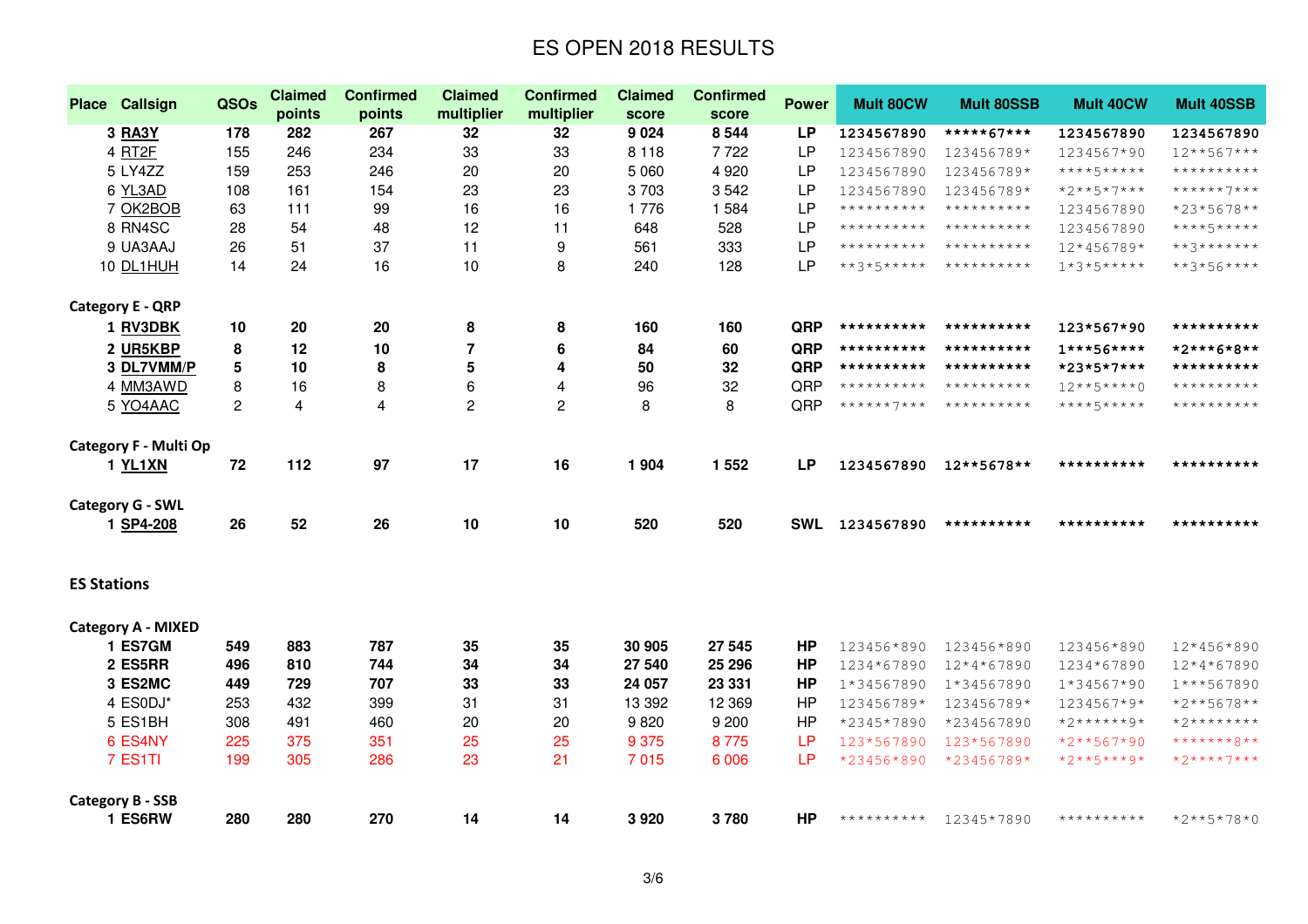| Place Callsign  | QSOs | <b>Claimed</b><br>points | <b>Confirmed</b><br>points | <b>Claimed</b><br>multiplier | <b>Confirmed</b><br>multiplier | <b>Claimed</b><br>score | <b>Confirmed</b><br>score | <b>Power</b> | <b>Mult 80CW</b> | <b>Mult 80SSB</b> | <b>Mult 40CW</b> | <b>Mult 40SSB</b> |
|-----------------|------|--------------------------|----------------------------|------------------------------|--------------------------------|-------------------------|---------------------------|--------------|------------------|-------------------|------------------|-------------------|
| 2 ES8GP         | 226  | 226                      | 208                        | 15                           | 15                             | 3 3 9 0                 | 3 1 2 0                   | <b>HP</b>    | **********       | 1234567*90        | **********       | $*2*4567**0$      |
| 3 ES1ACS        | 209  | 209                      | 192                        | 12                           | 12                             | 2 5 0 8                 | 2 2 9 2                   | <b>LP</b>    | **********       | *234567890        | **********       | *23*5*****        |
| 4 ES6PA         | 193  | 193                      | 189                        | 12                           | 12                             | 2 3 1 6                 | 2 2 6 8                   | <b>LP</b>    | **********       | 12345*7890        | **********       | *2**5*7***        |
| 5 ES6RMR        | 172  | 172                      | 165                        | 11                           | 11                             | 1892                    | 1815                      | <b>LP</b>    | **********       | 12345*7890        | **********       | ****5*7***        |
| 6 ES7AM         | 172  | 172                      | 167                        | 9                            | 9                              | 1 548                   | 1 4 9 4                   | <b>LP</b>    | **********       | 123456*890        | **********       | **********        |
| 7 ES8TJM        | 111  | 111                      | 108                        | 12                           | 12                             | 1 3 3 2                 | 1 2 9 6                   | <b>LP</b>    | **********       | 1234567*90        | **********       | $*2***7**0$       |
| 8 ES1LS         | 114  | 114                      | 109                        | 10                           | 10                             | 1 140                   | 1 0 8 0                   | <b>LP</b>    | **********       | *23456789*        | **********       | *23*******        |
| 9 ES4BG         | 113  | 113                      | 105                        | 10                           | 10                             | 1 1 3 0                 | 1 0 5 0                   | <b>LP</b>    | **********       | 123*56789*        | **********       | ****5*7***        |
| 10 ES5RIM       | 93   | 93                       | 90                         | 10                           | 10                             | 930                     | 900                       | <b>LP</b>    | **********       | 1234*6789*        | **********       | *****67***        |
| 11 ES5NHC       | 96   | 96                       | 90                         | 10                           | 10                             | 960                     | 900                       | <b>LP</b>    | **********       | 1234*67890        | **********       | *****6****        |
| 12 ES8JX        | 87   | 87                       | 83                         | 9                            | 9                              | 783                     | 747                       | <b>LP</b>    | **********       | 12**567*90        | **********       | ******7*9*        |
| 13 ES6QZ        | 80   | 80                       | 75                         | 9                            | 9                              | 720                     | 675                       | <b>LP</b>    | **********       | 12345*789*        | **********       | ******7***        |
| 14 ES8AU        | 86   | 86                       | 81                         | 8                            | 8                              | 688                     | 648                       | <b>LP</b>    | **********       | 1234567*9*        | **********       | **********        |
| 15 ES8AY        | 79   | 79                       | 65                         | 9                            | 9                              | 711                     | 585                       | HP           | **********       | 1234567*90        | **********       | **********        |
| <b>16 ES4RC</b> | 39   | 39                       | 37                         | 9                            | 9                              | 351                     | 333                       | <b>HP</b>    | **********       | 123*567890        | **********       | **********        |
| 17 ES5GI        | 30   | 30                       | 30                         | 8                            | 8                              | 240                     | 240                       | <b>LP</b>    | **********       | 1234*6789*        | **********       | **********        |
| 18 ES4RLH       | 15   | 15                       | 15                         | 5                            | 5                              | 75                      | 75                        | <b>LP</b>    | **********       | $12***567***$     | **********       | **********        |
| <b>19 ES8SX</b> | 17   | 17                       | 17                         | $\overline{\mathbf{c}}$      | $\overline{c}$                 | 34                      | 34                        | <b>LP</b>    | **********       | **********        | **********       | ******7*9*        |
| 20 ES1TAR       | 9    | 9                        | 8                          | 3                            | 3                              | 27                      | 24                        | <b>LP</b>    | **********       | $*2***6***9*$     | **********       | **********        |
| Category C - CW |      |                          |                            |                              |                                |                         |                           |              |                  |                   |                  |                   |
| 1 ES1TU         | 255  | 510                      | 482                        | 15                           | 15                             | 7650                    | 7 2 3 0                   | <b>HP</b>    | *234567890       | **********        | *23*5*7*90       | **********        |
| 2 ES5EP*        | 224  | 448                      | 438                        | 16                           | 16                             | 7 1 6 8                 | 7 008                     | <b>LP</b>    | 1234*67890       | **********        | $12*4*67*90$     | **********        |
| 3 ES4RD*        | 220  | 440                      | 414                        | 15                           | 15                             | 6 600                   | 6210                      | <b>HP</b>    | 123*567890       | **********        | $*23*567*9*$     | **********        |
| 4 ES1CN         | 209  | 418                      | 406                        | 14                           | 14                             | 5852                    | 5 6 8 4                   | <b>HP</b>    | *234567890       | **********        | $*23*5*7*9*$     | **********        |
| 5 ES3VI         | 200  | 400                      | 382                        | 14                           | 14                             | 5 600                   | 5 3 4 8                   | HP           | 12*4567890       | **********        | $12***567***$    | **********        |
| 6 ES2QX         | 153  | 306                      | 296                        | 16                           | 16                             | 4896                    | 4736                      | <b>LP</b>    | 1*34567890       | **********        | $1*34567*9*$     | **********        |
| 7 ES3RY         | 154  | 308                      | 296                        | 13                           | 13                             | 4 0 0 4                 | 3848                      | <b>LP</b>    | 12*4567890       | **********        | $*2**5*7*9*$     | **********        |
| 8 ES8DH         | 171  | 342                      | 318                        | 12                           | 12                             | 4 1 0 4                 | 3816                      | <b>LP</b>    | 1234567*90       | **********        | $****5*7*9*$     | **********        |
| 9 ES3CC         | 155  | 310                      | 280                        | 11                           | 11                             | 3 4 1 0                 | 3 0 8 0                   | <b>LP</b>    | 12*4567890       | **********        | $*2******0$      | **********        |
| 10 ES2DF        | 118  | 236                      | 222                        | 12                           | 12                             | 2832                    | 2 6 6 4                   | <b>LP</b>    | 1*34567890       | **********        | $1*3****9*$      | **********        |
| 11 ES6DO        | 114  | 228                      | 214                        | 9                            | 9                              | 2052                    | 1926                      | <b>LP</b>    | 12345*78*0       | **********        | ******7***       | **********        |
| 12 ES5DB        | 97   | 194                      | 188                        | 9                            | 9                              | 1746                    | 1 6 9 2                   | LP           | 1234*67890       | **********        | **********       | **********        |
| <b>13 ES4OJ</b> | 107  | 214                      | 180                        | 9                            | 9                              | 1926                    | 1 6 2 0                   | <b>HP</b>    | 123*567890       | **********        | **********       | **********        |
| 14 ES3BM        | 54   | 108                      | 88                         | 17                           | 16                             | 1836                    | 1 4 0 8                   | <b>LP</b>    | 12*4567890       | **********        | 12*45*7*90       | **********        |
| 15 ES4MM        | 46   | 92                       | 88                         | 9                            | 9                              | 828                     | 792                       | <b>LP</b>    | 123*567890       | **********        | **********       | **********        |
| <b>16 ES1AO</b> | 22   | 44                       | 38                         | 6                            | 5                              | 264                     | 190                       | <b>LP</b>    | *234****90       | **********        | **********       | **********        |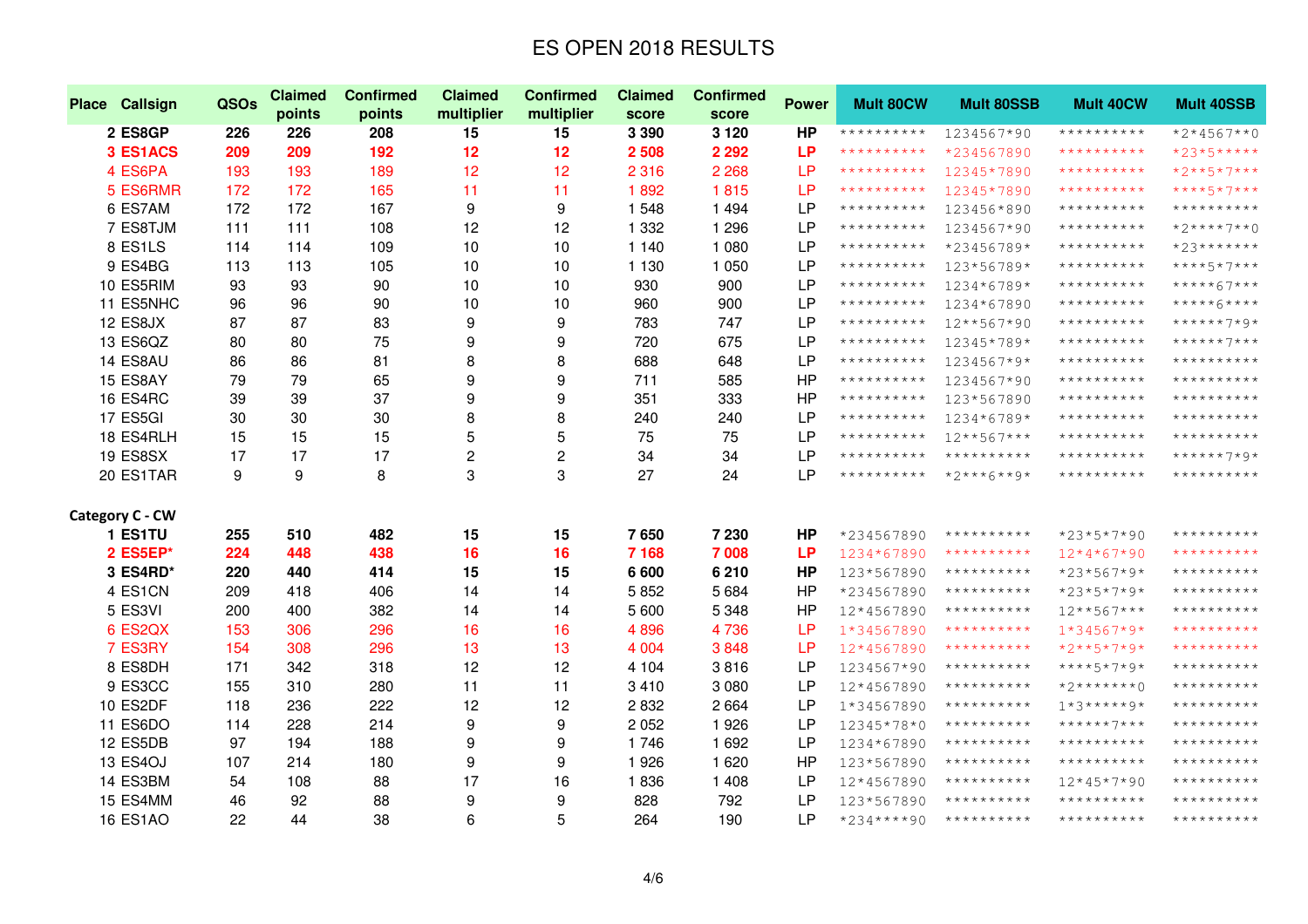|                                    | <b>Place Callsign</b> | QSOs | <b>Claimed</b><br>points | <b>Confirmed</b><br>points | <b>Claimed</b><br>multiplier | <b>Confirmed</b><br>multiplier | <b>Claimed</b><br>score | <b>Confirmed</b><br>score | <b>Power</b> | Mult 80CW  | <b>Mult 80SSB</b> | <b>Mult 40CW</b> | Mult 40SSB              |
|------------------------------------|-----------------------|------|--------------------------|----------------------------|------------------------------|--------------------------------|-------------------------|---------------------------|--------------|------------|-------------------|------------------|-------------------------|
| <b>Category D - Multi Operator</b> |                       |      |                          |                            |                              |                                |                         |                           |              |            |                   |                  |                         |
|                                    | ES6Q                  | 365  | 578                      | 557                        | 29                           | 29                             | 16762                   | 16 153                    | ΗP           | 12345*7890 | 12345*7890        | *2345*7*90       | *2**5*78**              |
|                                    | 2 ES9C                | 304  | 471                      | 445                        | 29                           | 29                             | 13 659                  | 12 905                    | ΗP           | 12345678*0 | 12*45678*0        | 12345678*0       | ****5*78**              |
|                                    | 3 ES9B                | 230  | 367                      | 353                        | 20                           | 20                             | 7 340                   | 7060                      | <b>HP</b>    | 12345*78*0 | 12345678**        | $*23******$      | $*23******$             |
|                                    | 4 ES5YG               | 209  | 348                      | 330                        | 18                           | 18                             | 6 2 6 4                 | 5940                      | LP           | 1234*67890 | 1234*67890        | **********       | **********              |
|                                    | 5 ES9A                | 123  | 205                      | 199                        | 21                           | 20                             | 4 3 0 5                 | 3980                      | НP           | 1234567**0 | $12*4*678**$      | $123*5*7***$     | $*2*********$           |
|                                    | 6 ES0O                | 127  | 254                      | 232                        | 9                            | 9                              | 2 2 8 6                 | 2 0 8 8                   | LP           | 123456789* | **********        | **********       | **********              |
|                                    | 7 ES7A/2              | 186  | 186                      | 172                        | 13                           | 12 <sub>2</sub>                | 2418                    | 2 0 6 4                   | LР           | ********** | 1*34567890        | **********       | $1 * 3 * * * * * 8 * *$ |
|                                    | 8 ES30                | 170  | 170                      | 162                        | 12                           | 12                             | 2 0 4 0                 | 1944                      | HΡ           | ********** | 12*4567890        | **********       | $12******9*$            |
|                                    | 9 ES2O                | 166  | 166                      | 154                        | 9                            | 9                              | 1494                    | 1 386                     | НP           | ********** | 1*3456789*        | **********       | $***3********$          |
|                                    | 10 ES7O               | 140  | 140                      | 126                        | 9                            | 9                              | 260                     | 1 1 3 4                   | LP           | ********** | 123456*890        | **********       | **********              |
|                                    | <b>11 ES1N</b>        | 101  | 101                      | 99                         | 10                           | 10                             | 1 010                   | 980                       | LP           | ********** | *23456789*        | **********       | $*23******$             |
|                                    | 12 ES6O               | 116  | 116                      | 106                        | 9                            | 9                              | 1044                    | 972                       | LP           | ********** | 12345*7890        | **********       | **********              |
|                                    | 13 ES1O               | 76   | 76                       | 72                         | 10                           | 10                             | 760                     | 710                       | HP           | ********** | *23456789*        | **********       | $*23******$             |
|                                    | 14 ES5O               | 75   | 75                       | 60                         | 10                           | 8                              | 750                     | 480                       | LP           | ********** | 1234*6789*        | **********       | **********              |

| Category F - ES club competition                                  |              | Score   | <b>Members</b>                            | <b>Foreign Radio Clubs</b>  |          |
|-------------------------------------------------------------------|--------------|---------|-------------------------------------------|-----------------------------|----------|
| <b>Tartu Contest Team</b>                                         |              | 53 940  | ES2MC, ES6RW, ES2QX, ES6Q, ES5YG          | KTU                         | 46 665   |
| Viljandi Raadioklubi                                              |              | 53 917  | ES7GM, ES4NY, ES7AM, ES9C, ES7A/2, ES7O   | LATVIAN CONTEST CLUB        | 17580    |
| <b>Spark RC</b>                                                   |              | 15 900  | <b>ES1TU, ES1TI, ES2DF</b>                | SP DX Club                  | 11 2 2 5 |
| <b>TPT</b>                                                        |              | 12 928  | ES3VI, ES0O, ES1O, ES2O, ES3O, ES5O, ES6O | SP DX Club                  | 11 2 25  |
| Pärnumaa Raadioklubi                                              |              | 7 5 5 5 | ES8GP, ES8AY, ES8SX, ES8DH                | <b>Belarus Contest Club</b> | 8860     |
| Laagri Raadio Club                                                |              | 7 0 6 0 | ES9B                                      | UA2 Contest Club            | 7 722    |
| Jõgeva Contest Club                                               |              | 7 008   | ES5EP                                     | YL1UB                       | 3 5 4 2  |
| HF-UHF.EU                                                         |              | 75      | ES4RLH                                    | Ukrainian Contest Club      | 2 5 2 0  |
|                                                                   |              |         |                                           | Bavarian Contest Club       | 1860     |
|                                                                   |              |         |                                           | Lithuania Contest Group     | 1 2 4 8  |
| <b>Checklogs:</b>                                                 | <b>ES1AO</b> |         |                                           | LZ Contest Team             | 1 2 2 4  |
|                                                                   |              |         |                                           | SK <sub>2</sub> AT          | 658      |
| <b>Special prizes:</b>                                            |              |         |                                           | <b>Contest Club Finland</b> | 580      |
| Country Winners are Underlined                                    |              |         |                                           | SP CWC                      | 520      |
| Top 3 Senior ES Stations in A, B, C, D categories are shown in *  |              |         |                                           | <b>RUSSIAN CW CLUB</b>      | 252      |
| Top 3 Low Power ES Stations in A, B, C, D categories shown in Red |              |         |                                           | Top Of Europe Contesters    | 168      |
|                                                                   |              |         |                                           | P.Z.K                       | 98       |
|                                                                   |              |         |                                           | Interest Group RTTY         | 32       |